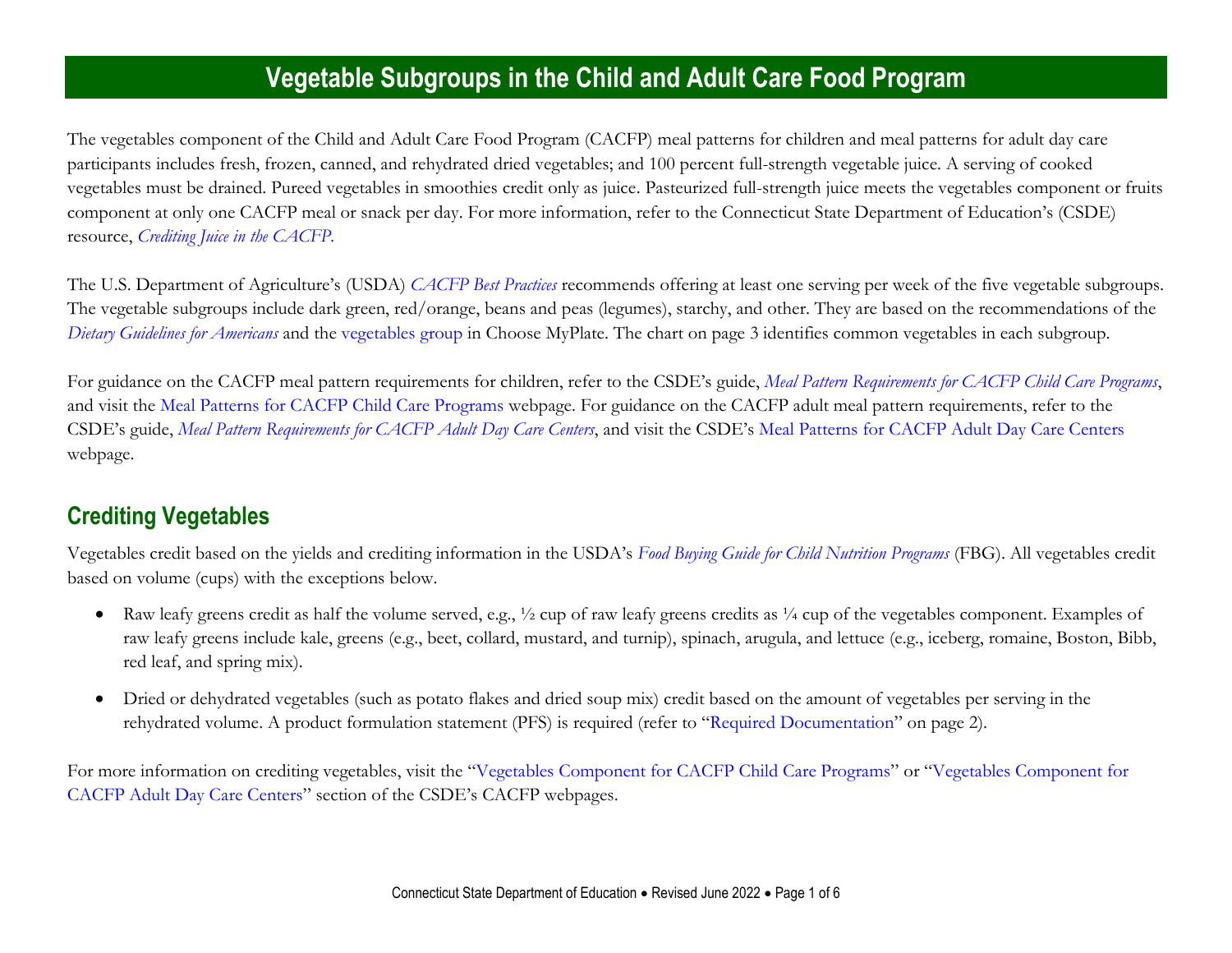#### <span id="page-1-0"></span>**Required Documentation**

Commercial processed vegetable products (such as vegetable egg rolls and breaded onion rings) and vegetables prepared from scratch with added ingredients (such as coleslaw, mashed potatoes, and carrot-raisin salad) require documentation to indicate the amount of vegetables per serving.

Commercially prepared foods with added ingredients require a PFS stating the specific contribution of vegetables per serving. For information on PFS forms, refer to the CSDE's resources, *[Using Product Formulation Statements in the CACFP](http://portal.ct.gov/-/media/SDE/Nutrition/CACFP/Crediting/Using_Product_Formulation_Statements_CACFP.pdf)* and *[Accepting Processed Product Documentation in the CACFP,](https://portal.ct.gov/-/media/SDE/Nutrition/CACFP/Crediting/Accepting_Processed_Product_Documentation_CACFP.pdf)* and the USDA's *[Product Formulation Statement for Documenting Vegetables and Fruits in the Child and Adult Care Food Program, Summer Food Service Program, and NSLP](https://fns-prod.azureedge.net/sites/default/files/resource-files/PFS_Document_Total_Veg_Fruits.pdf)  [Afterschool Snacks](https://fns-prod.azureedge.net/sites/default/files/resource-files/PFS_Document_Total_Veg_Fruits.pdf)* and *[Tips for Evaluating a Manufacturer's Product Formulation Statement](https://fns-prod.azureedge.net/sites/default/files/cn/manufacturerPFStipsheet.pdf)*. For additional guidance, visit the "[Crediting Commercial Processed](https://portal.ct.gov/SDE/Nutrition/Crediting-Foods-in-CACFP-Child-Care-Programs/Documents#CommercialProducts)  [Products in CACFP Child Care Programs](https://portal.ct.gov/SDE/Nutrition/Crediting-Foods-in-CACFP-Child-Care-Programs/Documents#CommercialProducts)" or "[Crediting Commercial Processed Products in CACFP Adult Day Care Centers](https://portal.ct.gov/SDE/Nutrition/Crediting-Foods-in-CACFP-Adult-Day-Care-Centers/Documents#CommercialProducts)" sections of the CSDE's CACFP webpages.

Foods made from scratch require a recipe that indicates the amount of vegetables per serving. For information on recipes, visit the "[Crediting Foods](https://portal.ct.gov/SDE/Nutrition/Crediting-Foods-in-CACFP-Child-Care-Programs/Documents#ScratchFoods)  Made from Scratch [in CACFP Child Care Programs](https://portal.ct.gov/SDE/Nutrition/Crediting-Foods-in-CACFP-Child-Care-Programs/Documents#ScratchFoods)" or "[Crediting Foods Made from Scratch in CACFP Adult Day Care Centers](https://portal.ct.gov/SDE/Nutrition/Crediting-Foods-in-CACFP-Adult-Day-Care-Centers/Documents#ScratchFoods)" sections of the CSDE's CACFP webpages.

#### **Considerations for Reducing Choking Risks for Young Children**

Children younger than 4 are at the highest risk of choking. Examples of vegetables that may cause choking include cooked or raw whole-kernel corn, and small pieces of raw vegetables, e.g., raw green peas, whole beans, raw carrot rounds, baby carrots, string beans, celery, and other raw or partially cooked hard vegetables. Preparation techniques for vegetables to reduce the risk of choking include cooking until soft, and cutting, dicing, or shredding into small pieces. Consider children's age and developmental readiness when deciding what types of vegetables to offer in CACFP menus. For additional guidance, visit the "[Choking Prevention](https://portal.ct.gov/SDE/Nutrition/Food-Safety-for-Child-Nutrition-Programs/Documents#ChokingPrevention)" section of the CSDE's [Food Safety for Child Nutrition Programs](https://portal.ct.gov/SDE/Nutrition/Food-Safety-for-Child-Nutrition-Programs) webpage.



Connecticut State Department of Education • Revised June 2022 • Page 2 of 6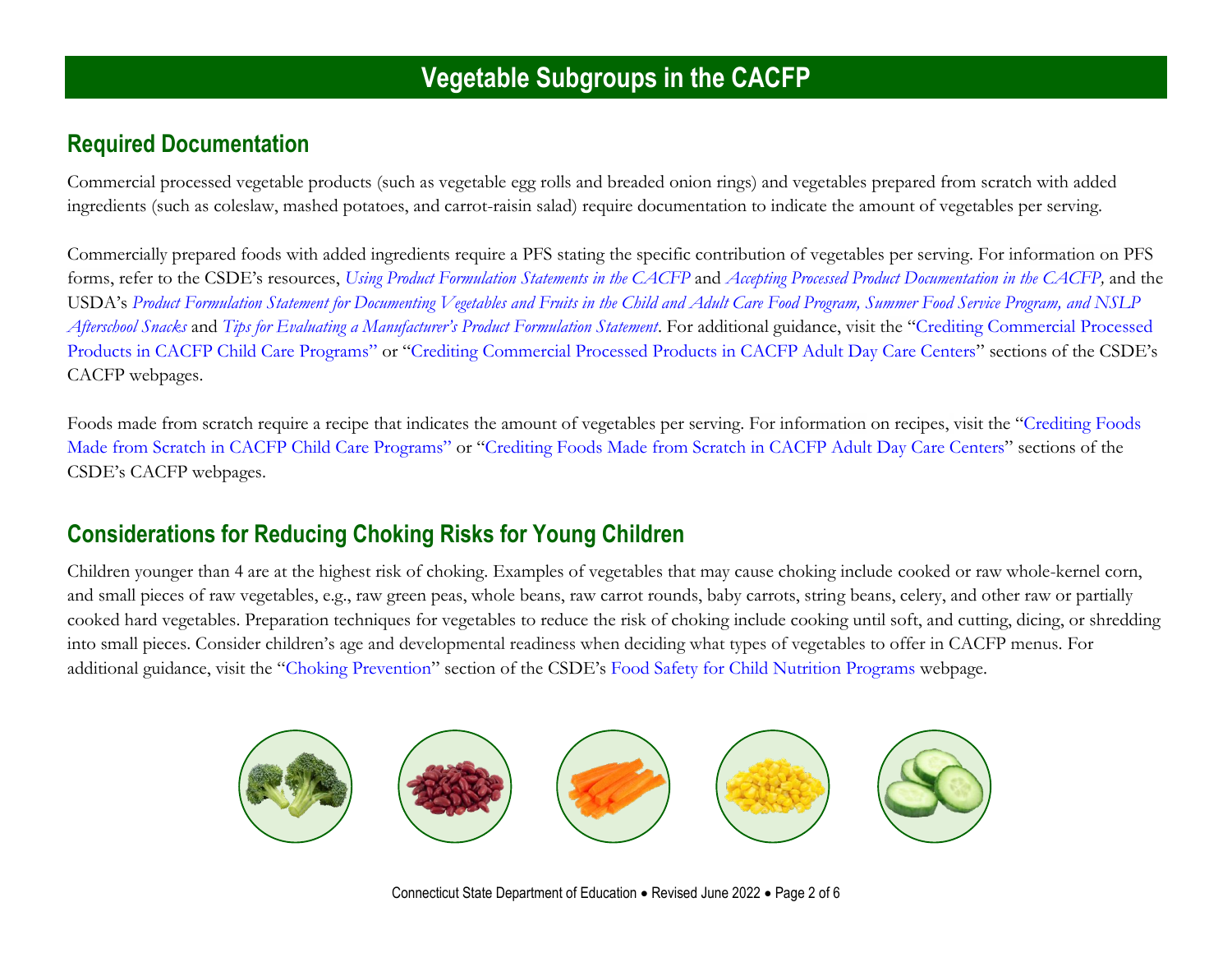| <b>Vegetable Subgroups in the CACFP</b>                                                                                                                                                                                                                                                                                                                                                                                                                                  |                                                                                                                                                                                                                                                                                                                                                                                                                                                                                                                                                                                                                                                                                                                                                                                                                                                                                            |                                                                                                                                                                                                                                                                                                                                                                                                                                                                                                                                                                                                                            |  |
|--------------------------------------------------------------------------------------------------------------------------------------------------------------------------------------------------------------------------------------------------------------------------------------------------------------------------------------------------------------------------------------------------------------------------------------------------------------------------|--------------------------------------------------------------------------------------------------------------------------------------------------------------------------------------------------------------------------------------------------------------------------------------------------------------------------------------------------------------------------------------------------------------------------------------------------------------------------------------------------------------------------------------------------------------------------------------------------------------------------------------------------------------------------------------------------------------------------------------------------------------------------------------------------------------------------------------------------------------------------------------------|----------------------------------------------------------------------------------------------------------------------------------------------------------------------------------------------------------------------------------------------------------------------------------------------------------------------------------------------------------------------------------------------------------------------------------------------------------------------------------------------------------------------------------------------------------------------------------------------------------------------------|--|
| <b>Dark Green</b><br>Fresh, frozen, and canned                                                                                                                                                                                                                                                                                                                                                                                                                           | <b>Red/Orange</b><br>Fresh, frozen, and canned                                                                                                                                                                                                                                                                                                                                                                                                                                                                                                                                                                                                                                                                                                                                                                                                                                             | Beans and Peas (Legumes)*<br>Cooked from dry, canned, or frozen                                                                                                                                                                                                                                                                                                                                                                                                                                                                                                                                                            |  |
| Fiddle heads<br>■ Arugula<br><b>Beet greens</b><br>Grape leaves<br>Kale<br><b>Bok choy</b><br>п<br><b>Broccoli</b><br>Mesclun<br>▪<br>Broccoli rabe (rapini)<br>Mustard greens<br><b>Broccolini</b><br><b>Parsley</b><br><b>Butterhead lettuce</b><br>■ Spinach<br>(Boston, Bibb)<br>■ Swiss chard<br>■ Chicory<br>Red leaf lettuce<br>П<br>■ Cilantro<br>Romaine lettuce<br>Turnip greens<br>■ Collard greens<br><b>Endive</b><br>Watercress<br>$\blacksquare$ Escarole | <b>Pumpkin</b><br><b>Acorn</b> squash<br>Red chili peppers<br>$\blacksquare$ Butternut<br>Red peppers<br>squash<br>$\blacksquare$ Salsa (100%<br><b>Carrots</b> (orange<br>vegetables)<br>only)<br>Spaghetti squash<br>$\blacksquare$ Cherry peppers<br>$\blacksquare$ Hubbard<br>Sweet potatoes<br>$\blacksquare$ Tomatoes<br>squash<br><b>Orange</b><br>$\blacksquare$ Tomato juice<br><b>Winter squash</b><br>peppers<br>$\blacksquare$ Yams<br>$\blacksquare$ Pimientos                                                                                                                                                                                                                                                                                                                                                                                                                | <b>Black beans</b><br>п<br>Great northern<br>$\blacksquare$ Pink beans<br>beans Kidney<br>Pinto beans<br>■ Black-eyed peas<br>(mature, dry)<br>beans<br>$\blacksquare$ Red beans<br><b>Cowpeas</b><br>Refried beans<br>$\blacksquare$ Lentils<br>Edamame<br>п<br>Lima beans,<br>Soy beans<br>$\blacksquare$ Fava beans<br>(mature, dry)<br>(mature, dry)<br>Garbanzo beans<br><b>Mung beans</b><br>Split peas<br>(chickpeas)<br>Navy beans<br>■ White beans<br>* Does not include green peas, green lima beans, wax beans,<br>and green (string) beans                                                                     |  |
| <b>Starchy</b><br>Fresh, frozen, and canned                                                                                                                                                                                                                                                                                                                                                                                                                              |                                                                                                                                                                                                                                                                                                                                                                                                                                                                                                                                                                                                                                                                                                                                                                                                                                                                                            | Other<br>Fresh, frozen, and canned                                                                                                                                                                                                                                                                                                                                                                                                                                                                                                                                                                                         |  |
| Black-eyed peas,<br>lacama<br>fresh (not dry)<br>Lima beans,<br>Corn<br>green (not dry)<br><b>Parsnips</b><br>Cassava<br><b>Cowpeas</b> , fresh<br>Pigeon peas,<br>$(not$ dry)<br>fresh (not dry)<br>Field peas, fresh<br>$\blacksquare$ Plantains<br>(not dry)<br><b>Potatoes</b><br>Green bananas<br>$\blacksquare$ Poi<br>Green peas<br>$\blacksquare$ Taro<br>■ Water chestnuts<br>Hominy, whole<br>Vautia (tannier)<br>(canned,<br>drained)<br><b>COL</b>           | $\blacksquare$ Artichokes<br>Cactus (nopales)<br>$\blacksquare$ Eggplant<br>Cauliflower<br>$\blacksquare$ Fennel<br>$\blacksquare$ Asparagus<br>$\blacksquare$ Avocado<br>$\blacksquare$ Carrots, rainbow<br>Garlic<br><b>College</b><br>Bamboo shoots<br>(e.g., pink,<br>$\blacksquare$ Green chili<br><b>Bean sprouts,</b><br>purple, red,<br>peppers<br>cooked only (for<br>white, and<br>food safety), e.g.,<br>yellow)<br>alfalfa, mung<br>$\blacksquare$ Celeriac<br>Beans, green and<br>$\blacksquare$ Celery<br>yellow<br>$\blacksquare$ Chayote<br>$\mathcal{L}_{\mathcal{A}}$<br>$\blacksquare$ Beets<br><b>Kohlrabi</b><br>(mirliton)<br>$\blacksquare$ Breadfruit<br>Leeks<br>$\blacksquare$ Cucumbers<br>$\blacksquare$ Chives<br>Brussels sprouts<br>Cabbage (green,<br>Daikon (oriental<br>Okra<br><b>College</b><br>red, celery, Napa)<br>$\blacksquare$ Olives<br>radish) | • Onions (white,<br>■ Seaweed<br>yellow, red)<br>Snap peas<br>Peas in pod, e.g.,<br>Snow peas<br>$\blacksquare$ Tomatillo<br>snap peas, snow<br>Turnips<br>peas<br>$\blacksquare$ Green onions<br>Pepperoncini<br>$\blacksquare$ Wax beans<br><b>Pickles</b><br>(scallions)<br>White sweet Potatoes<br>$\blacksquare$ Green peppers<br>(cucumber)<br>• Yellow peppers<br>Horseradish<br>$\blacksquare$ Purple peppers<br>■ Yellow summer<br>Iceberg lettuce<br><b>Radishes</b><br>squash<br>■ Zucchini squash<br>$\blacksquare$ Rhubarb<br><b>Rutabagas</b><br><b>B</b> Shallots<br>Mushrooms<br>■ Sauerkraut<br>■ Seaweed |  |

Connecticut State Department of Education • Revised June 2022 • Page 3 of 6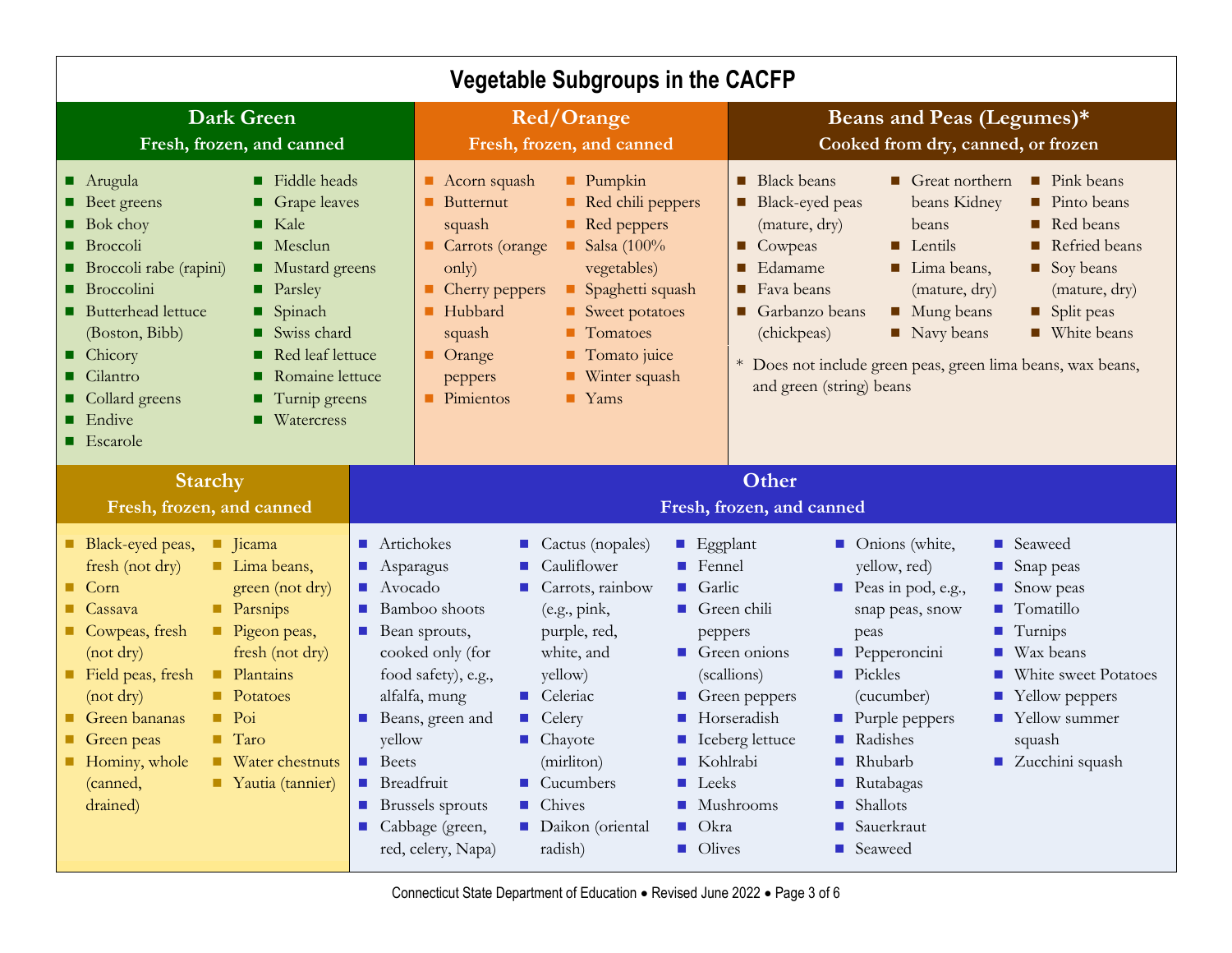## **Resources**

| Bite Size Module 6: Vegetables Component (CSDE):                                                         |  |
|----------------------------------------------------------------------------------------------------------|--|
| https://portal.ct.gov/SDE/Nutrition/Meal-Patterns-CACFP-Child-Care-Programs/Related-Resources#BiteSize   |  |
| CACFP Best Practices (USDA):                                                                             |  |
| https://fns-prod.azureedge.us/sites/default/files/cacfp/CACFP_factBP.pdf                                 |  |
| Choking Prevention (CSDE's Food Safety for Child Nutrition Programs webpage):                            |  |
| https://portal.ct.gov/SDE/Nutrition/Food-Safety-for-Child-Nutrition-Programs/Documents#ChokingPrevention |  |
| Choose MyPlate Vegetables Group (USDA):                                                                  |  |
| https://www.choosemyplate.gov/vegetables                                                                 |  |
| Crediting Foods in CACFP Adult Day Care Centers (CSDE webpage):                                          |  |
| https://portal.ct.gov/SDE/Nutrition/Crediting-Foods-in-CACFP-Adult-Day-Care-Centers                      |  |
| Crediting Foods in CACFP Child Care Programs (CSDE webpage):                                             |  |
| https://portal.ct.gov/SDE/Nutrition/Crediting-Foods-in-CACFP-Child-Care-Programs                         |  |
| Crediting Juice in the CACFP (CSDE):                                                                     |  |
| https://portal.ct.gov/-/media/SDE/Nutrition/CACFP/Crediting/Credit_Juice_CACFP.pdf                       |  |
| Crediting Legumes in the CACFP (CSDE):                                                                   |  |
| https://portal.ct.gov/-/media/SDE/Nutrition/CACFP/Crediting/Credit_Legumes_CACFP.pdf                     |  |
| Crediting Smoothies in the CACFP (CSDE):                                                                 |  |
| https://portal.ct.gov/-/media/SDE/Nutrition/CACFP/Crediting/Credit_Smoothies_CACFP.pdf                   |  |
| Crediting Soups in the CACFP (CSDE):                                                                     |  |
| https://portal.ct.gov/-/media/SDE/Nutrition/CACFP/Crediting/Credit_Soups_CACFP.pdf                       |  |
| Crediting Summary Charts for the CACFP Meal Patterns for Children (CSDE):                                |  |
| https://portal.ct.gov/-/media/SDE/Nutrition/CACFP/Crediting/Crediting_Summary_Charts_CACFP.pdf           |  |
| Food Buying Guide Section 2: Overview of Crediting Requirements for the Vegetables Component (USDA):     |  |
| https://foodbuyingguide.fns.usda.gov/Content/TablesFBG/USDA_FBG_Section2_Vegetables.pdf                  |  |
|                                                                                                          |  |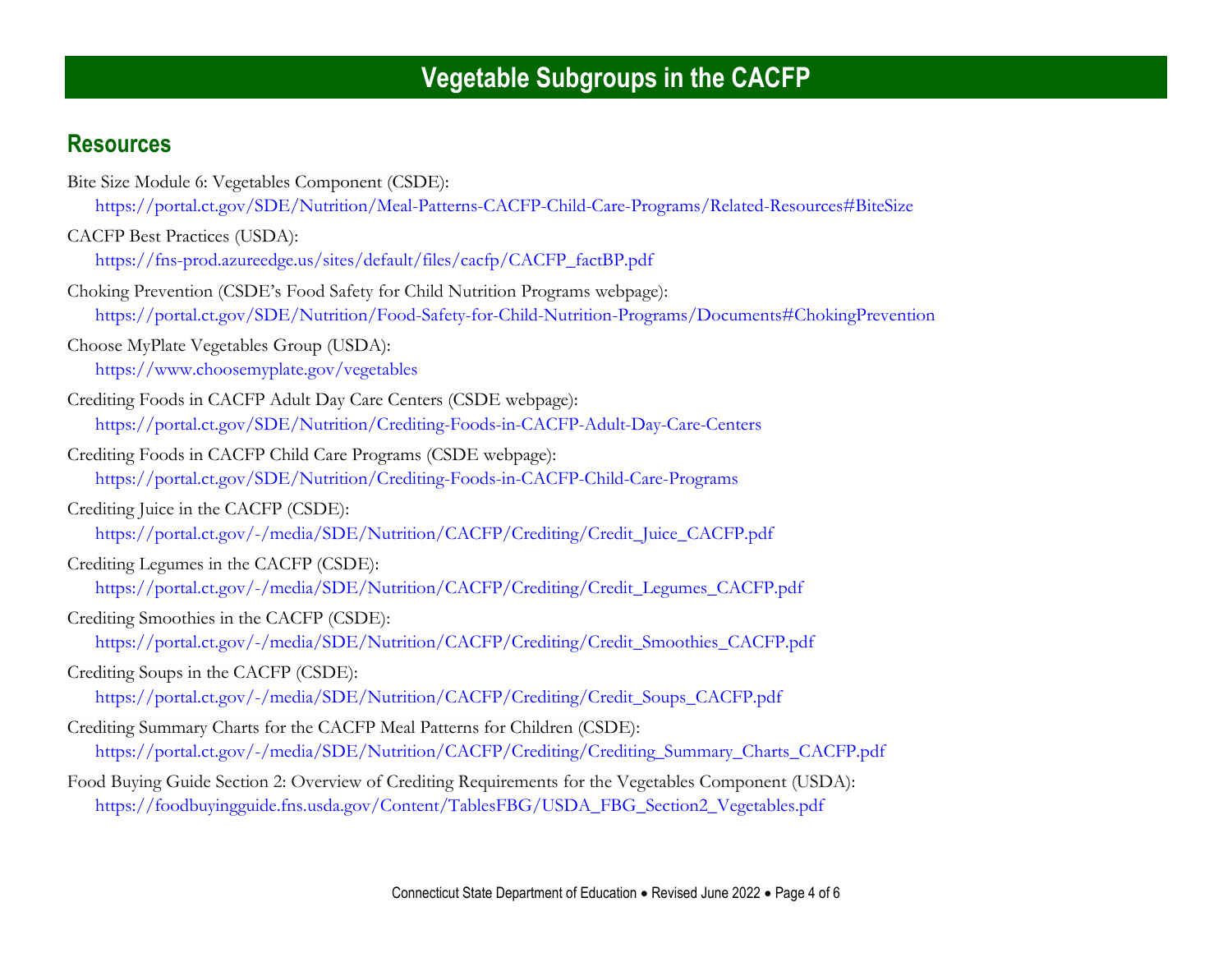Food Buying Guide Section 2: Yield Table for Vegetables (USDA): [https://foodbuyingguide.fns.usda.gov/files/Reports/USDA\\_FBG\\_Section2\\_VegetablesYieldTable.pdf](https://foodbuyingguide.fns.usda.gov/files/Reports/USDA_FBG_Section2_VegetablesYieldTable.pdf) Meal Patterns for CACFP Adult Day Care Centers (CSDE webpage): [https://portal.ct.gov/SDE/Nutrition/Meal-Patterns-CACFP-Adult-Centers](http://portal.ct.gov/SDE/Nutrition/Meal-Patterns-CACFP-Adult-Centers) Meal Patterns for CACFP Child Care Programs (CSDE webpage): [https://portal.ct.gov/SDE/Nutrition/Meal-Patterns-CACFP-Child-Care-Programs](http://portal.ct.gov/SDE/Nutrition/Meal-Patterns-CACFP-Child-Care-Programs) Product Formulation Statement for Documenting Vegetables and Fruits in the Child and Adult Care Food Program, Summer Food Service Program, and NSLP Afterschool Snacks USDA): [https://fns-prod.azureedge.net/sites/default/files/resource-files/PFS\\_Document\\_Total\\_Veg\\_Fruits.pdf](https://fns-prod.azureedge.net/sites/default/files/resource-files/PFS_Document_Total_Veg_Fruits.pdf) Resources for the CACFP Meal Patterns (CSDE): [https://portal.ct.gov/-/media/SDE/Nutrition/CACFP/MealPattern/Resources\\_CACFP\\_Meal\\_Patterns.pdf](https://portal.ct.gov/-/media/SDE/Nutrition/CACFP/MealPattern/Resources_CACFP_Meal_Patterns.pdf) Serving Vegetables in the CACFP (USDA): <https://www.fns.usda.gov/tn/serving-vegetables-cacfp> USDA Memo CACFP 25-2016: Vegetable and Fruit Requirements in the Child and Adult Care Food Program; Questions and Answers: <https://www.fns.usda.gov/cacfp/vegetable-and-fruit-requirements-child-and-adult-care-food-program-questions-and-answers> USDA Memo SP 26-2019, CACFP 13-2019 and SFSP 12-2019: Crediting Pasta Products Made of Vegetable Flour in the Child Nutrition Programs: <https://www.fns.usda.gov/cn/crediting-pasta-products-made-vegetable-flour-child-nutrition-programs> USDA Memo SP 40-2019, CACFP 17-2019 and SFSP 17-2019: Smoothies Offered in Child Nutrition Programs: <https://www.fns.usda.gov/cn/smoothies-offered-child-nutrition-programs> Using Product Formulation Statements in the CACFP (CSDE): [http://portal.ct.gov/-/media/SDE/Nutrition/CACFP/Crediting/Using\\_Product\\_Formulation\\_Statements\\_CACFP.pdf](http://portal.ct.gov/-/media/SDE/Nutrition/CACFP/Crediting/Using_Product_Formulation_Statements_CACFP.pdf) Vegetables Component for CACFP Adult Day Care Centers (Documents/Forms section of the CSDE's Crediting Foods in CACFP Adult Day Care Centers webpage): <https://portal.ct.gov/SDE/Nutrition/Crediting-Foods-in-CACFP-Adult-Day-Care-Centers/Documents#Vegetables> Vegetables Component for CACFP Child Care Programs (Documents/Forms section of the CSDE's Crediting Foods in CACFP Child Care Programs webpage):

<https://portal.ct.gov/SDE/Nutrition/Crediting-Foods-in-CACFP-Child-Care-Programs/Documents#Vegetables>